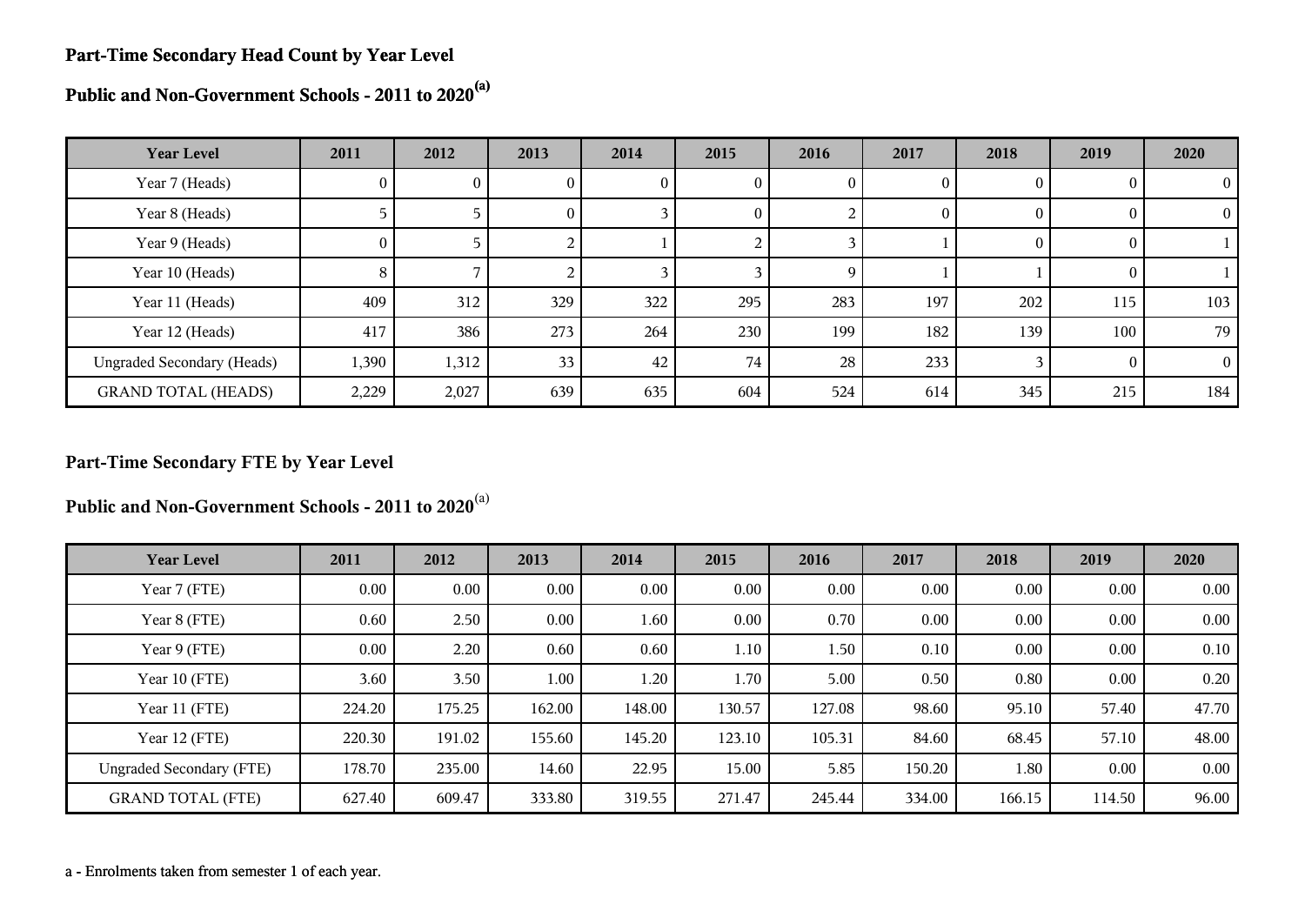#### **Part-Time Secondary Head Count by Year Level**

# **Public Schools - 2011 to 2020(a)**

| <b>Year Level</b>                 | 2011     | 2012  | 2013            | 2014 | 2015 | 2016     | 2017   | 2018 | 2019           | 2020            |
|-----------------------------------|----------|-------|-----------------|------|------|----------|--------|------|----------------|-----------------|
| Year 7 (Heads)                    | U.       |       |                 | U    | 0    |          |        |      | $\theta$       |                 |
| Year 8 (Heads)                    |          |       | U               |      | 0    | $\theta$ |        |      | $\overline{0}$ |                 |
| Year 9 (Heads)                    | $\theta$ |       |                 |      |      |          | $_{0}$ |      | $\theta$       |                 |
| Year 10 (Heads)                   |          |       | O               |      |      |          |        |      | $\theta$       |                 |
| Year 11 (Heads)                   | 399      | 311   | 329             | 320  | 285  | 279      | 184    | 184  | 100            | 101             |
| Year 12 (Heads)                   | 405      | 385   | 270             | 257  | 223  | 191      | 171    | 130  | 92             | 78 <sub>1</sub> |
| <b>Ungraded Secondary (Heads)</b> | 1,390    | 1,312 | 33 <sub>1</sub> | 42   | 72   | 28       | 231    |      | $\Omega$       | $\Omega$        |
| <b>GRAND TOTAL (HEADS)</b>        | 2,202    | 2,023 | 633             | 626  | 583  | 500      | 587    | 314  | 192            | 180             |

### **Part-Time Secondary FTE by Year Level**

**Public Schools - 2011 to 2020**(a)

| <b>Year Level</b>               | 2011     | 2012     | 2013   | 2014   | 2015   | 2016   | 2017   | 2018     | 2019  | 2020  |
|---------------------------------|----------|----------|--------|--------|--------|--------|--------|----------|-------|-------|
| Year 7 (FTE)                    | $0.00\,$ | $0.00\,$ | 0.00   | 0.00   | 0.00   | 0.00   | 0.00   | 0.00     | 0.00  | 0.00  |
| Year 8 (FTE)                    | 0.60     | 2.50     | 0.00   | 1.60   | 0.00   | 0.00   | 0.00   | 0.00     | 0.00  | 0.00  |
| Year 9 (FTE)                    | $0.00\,$ | 2.20     | 0.10   | 0.60   | 0.50   | 0.40   | 0.00   | 0.00     | 0.00  | 0.00  |
| Year 10 (FTE)                   | 2.80     | 2.70     | 0.00   | 1.20   | 1.10   | 0.60   | 0.50   | 0.00     | 0.00  | 0.20  |
| Year 11 (FTE)                   | 216.80   | 174.45   | 162.00 | 146.80 | 124.67 | 124.08 | 89.20  | 83.30    | 46.00 | 46.10 |
| Year 12 (FTE)                   | 212.50   | 190.92   | 154.00 | 140.80 | 119.90 | 100.41 | 77.60  | 64.65    | 51.30 | 47.20 |
| <b>Ungraded Secondary (FTE)</b> | 178.70   | 235.00   | 14.60  | 22.95  | 14.00  | 5.85   | 149.00 | $0.00\,$ | 0.00  | 0.00  |
| <b>GRAND TOTAL (FTE)</b>        | 611.40   | 607.77   | 330.70 | 313.95 | 260.17 | 231.34 | 316.30 | 147.95   | 97.30 | 93.50 |

a - Enrolments taken from semester 1 of each year.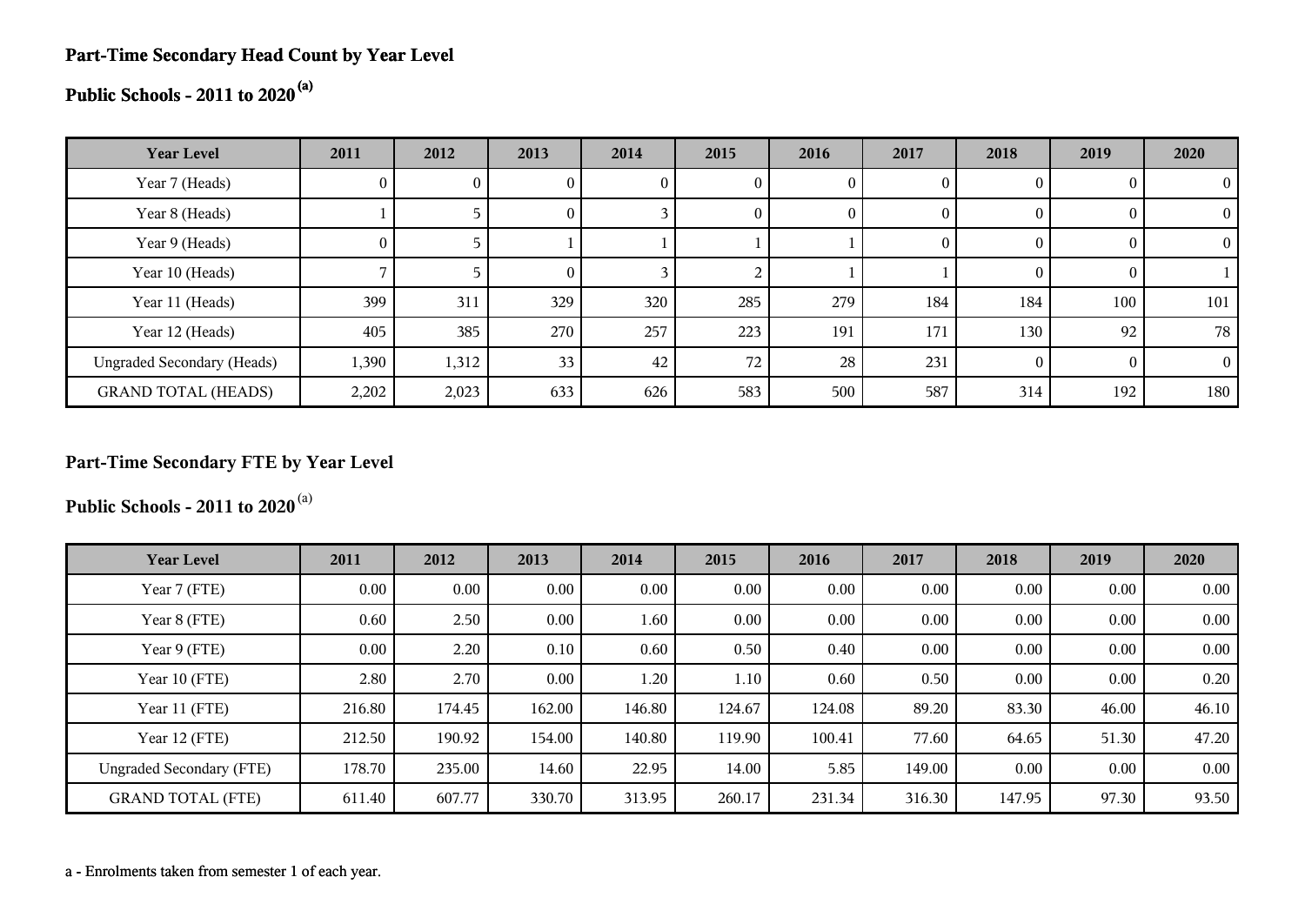#### **Part-Time Secondary Head Count by Year Level**

**Non-Government Schools - 2011 to 2020(a)**

| <b>Year Level</b>                 | 2011 | 2012 | 2013 | 2014 | 2015 | 2016 | 2017     | 2018 | 2019 | 2020     |
|-----------------------------------|------|------|------|------|------|------|----------|------|------|----------|
| Year 7 (Heads)                    | U.   |      |      | U    |      |      |          |      |      |          |
| Year 8 (Heads)                    |      | 0.   | U    | U    | U    |      | 0        |      |      | $\Omega$ |
| Year 9 (Heads)                    | 0    | U    |      | v    |      |      |          |      |      |          |
| Year 10 (Heads)                   |      |      |      | 0    |      | 8    | $\theta$ |      |      |          |
| Year 11 (Heads)                   | 10   |      | 0.   |      | 10   | 4    | 13       | 18   | 15   |          |
| Year 12 (Heads)                   | 12   |      |      |      |      | 8    |          |      |      |          |
| <b>Ungraded Secondary (Heads)</b> | 0    |      |      |      |      |      |          |      |      |          |
| <b>GRAND TOTAL (HEADS)</b>        | 27   |      |      |      | 21   | 24   | 27       | 31   | 23   |          |

### **Part-Time Secondary FTE by Year Level**

**Non-Government Schools - 2011 to 2020**(a)

| <b>Year Level</b>               | 2011     | 2012     | 2013     | 2014 | 2015  | 2016  | 2017  | 2018     | 2019  | 2020 |
|---------------------------------|----------|----------|----------|------|-------|-------|-------|----------|-------|------|
| Year 7 (FTE)                    | $0.00\,$ | $0.00\,$ | $0.00\,$ | 0.00 | 0.00  | 0.00  | 0.00  | $0.00\,$ | 0.00  | 0.00 |
| Year 8 (FTE)                    | 0.00     | $0.00\,$ | $0.00\,$ | 0.00 | 0.00  | 0.70  | 0.00  | $0.00\,$ | 0.00  | 0.00 |
| Year 9 (FTE)                    | 0.00     | $0.00\,$ | 0.50     | 0.00 | 0.60  | 1.10  | 0.10  | 0.00     | 0.00  | 0.10 |
| Year 10 (FTE)                   | 0.80     | 0.80     | 1.00     | 0.00 | 0.60  | 4.40  | 0.00  | 0.80     | 0.00  | 0.00 |
| Year 11 (FTE)                   | 7.40     | 0.80     | 0.00     | 1.20 | 5.90  | 3.00  | 9.40  | 11.80    | 11.40 | 1.60 |
| Year 12 (FTE)                   | 7.80     | 0.10     | 1.60     | 4.40 | 3.20  | 4.90  | 7.00  | 3.80     | 5.80  | 0.80 |
| <b>Ungraded Secondary (FTE)</b> | 0.00     | $0.00\,$ | 0.00     | 0.00 | 1.00  | 0.00  | 1.20  | 1.80     | 0.00  | 0.00 |
| <b>GRAND TOTAL (FTE)</b>        | 16.00    | 1.70     | 3.10     | 5.60 | 11.30 | 14.10 | 17.70 | 18.20    | 17.20 | 2.50 |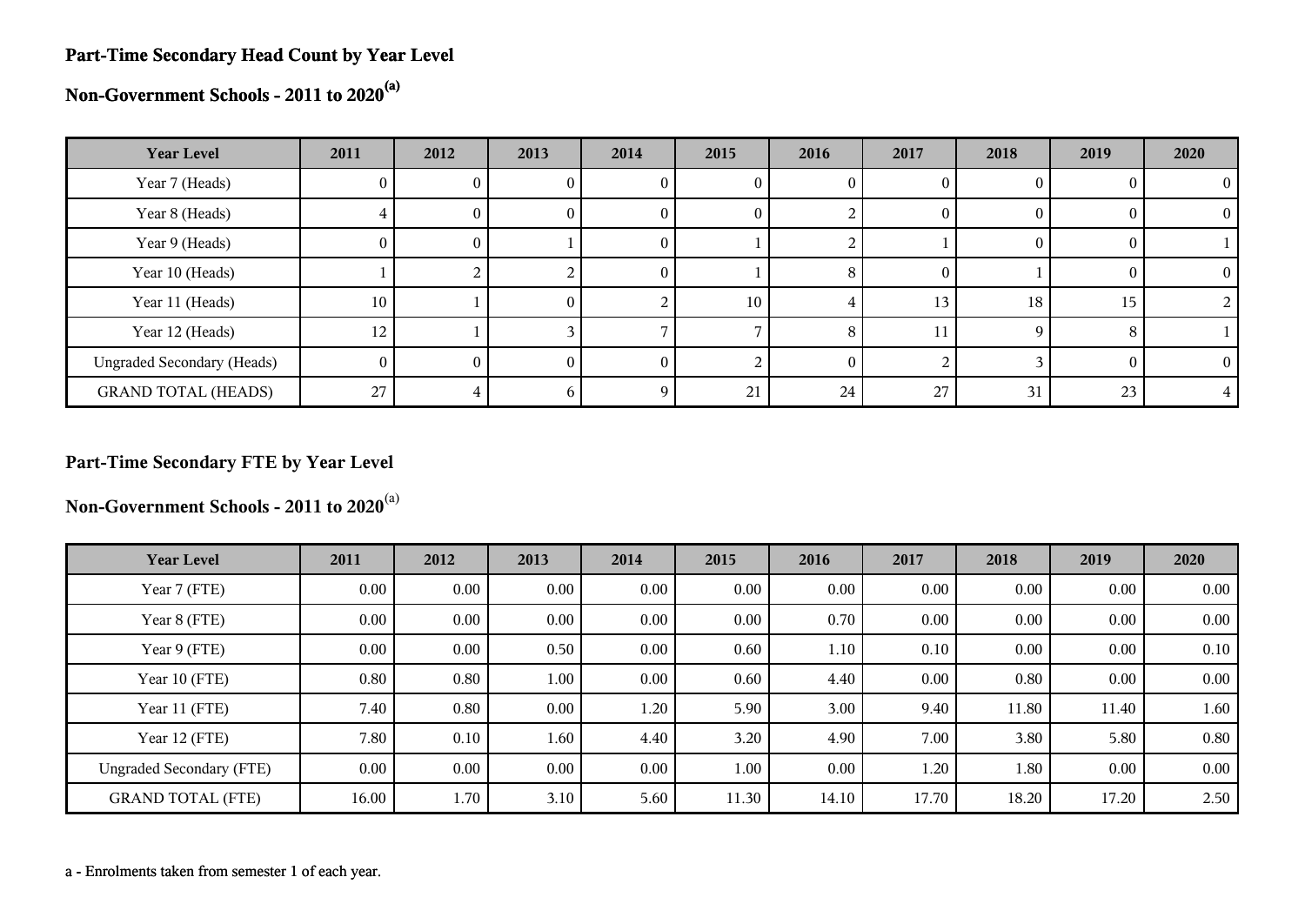#### **Part-Time Aboriginal Secondary Head Count by Year Level**

**Public and Non-Government Schools - 2011 to 2020(a)**

| <b>Year Level</b>                 | 2011           | 2012 | 2013     | 2014 | 2015 | 2016 | 2017 | 2018   | 2019 | 2020       |
|-----------------------------------|----------------|------|----------|------|------|------|------|--------|------|------------|
| Year 7 (Heads)                    | 0              | U.   |          | U    | U    | O    |      |        |      | $\theta$   |
| Year 8 (Heads)                    | $\theta$       |      | O.       |      | O    | 0    |      | $_{0}$ |      | $\theta$   |
| Year 9 (Heads)                    | $\theta$       |      | 0        |      |      |      | 0    | $_{0}$ |      | $\Omega$   |
| Year 10 (Heads)                   | $\Omega$       |      |          |      |      |      |      |        |      | $^{\circ}$ |
| Year 11 (Heads)                   | 10             | 11   | 4        | 8    |      |      |      |        |      |            |
| Year 12 (Heads)                   | 14             |      |          | 'n   |      |      |      |        |      |            |
| <b>Ungraded Secondary (Heads)</b> | $\overline{0}$ | 12   | $^{(1)}$ |      |      |      |      |        |      | $\theta$   |
| <b>GRAND TOTAL (HEADS)</b>        | 24             | 38   | 9        | 20   | 14   | 15   | 10   |        |      |            |

#### **Part-Time Aboriginal Secondary FTE by Year Level**

**Public and Non-Government Schools - 2011 to 2020**(a)

| <b>Year Level</b>               | 2011  | 2012     | 2013     | 2014  | 2015     | 2016 | 2017 | 2018     | 2019     | 2020 |
|---------------------------------|-------|----------|----------|-------|----------|------|------|----------|----------|------|
| Year 7 (FTE)                    | 0.00  | $0.00\,$ | $0.00\,$ | 0.00  | 0.00     | 0.00 | 0.00 | 0.00     | 0.00     | 0.00 |
| Year 8 (FTE)                    | 0.00  | 1.90     | 0.00     | 1.60  | 0.00     | 0.00 | 0.00 | 0.00     | 0.00     | 0.00 |
| Year 9 (FTE)                    | 0.00  | 1.50     | $0.00\,$ | 0.60  | 0.50     | 0.40 | 0.00 | 0.00     | 0.00     | 0.00 |
| Year 10 (FTE)                   | 0.00  | 2.20     | 1.00     | 1.00  | 0.60     | 2.60 | 0.50 | $0.00\,$ | 0.00     | 0.00 |
| Year 11 (FTE)                   | 6.70  | 5.15     | 2.35     | 3.20  | 3.60     | 3.05 | 1.85 | 0.90     | 1.40     | 2.40 |
| Year 12 (FTE)                   | 10.30 | 0.85     | 1.90     | 4.10  | 1.05     | 2.60 | 0.00 | $1.80\,$ | 1.70     | 2.60 |
| <b>Ungraded Secondary (FTE)</b> | 0.00  | 1.20     | $0.00\,$ | 0.00  | $1.00\,$ | 0.00 | 3.25 | $0.00\,$ | $0.00\,$ | 0.00 |
| <b>GRAND TOTAL (FTE)</b>        | 17.00 | 12.80    | 5.25     | 10.50 | 6.75     | 8.65 | 5.60 | 2.70     | 3.10     | 5.00 |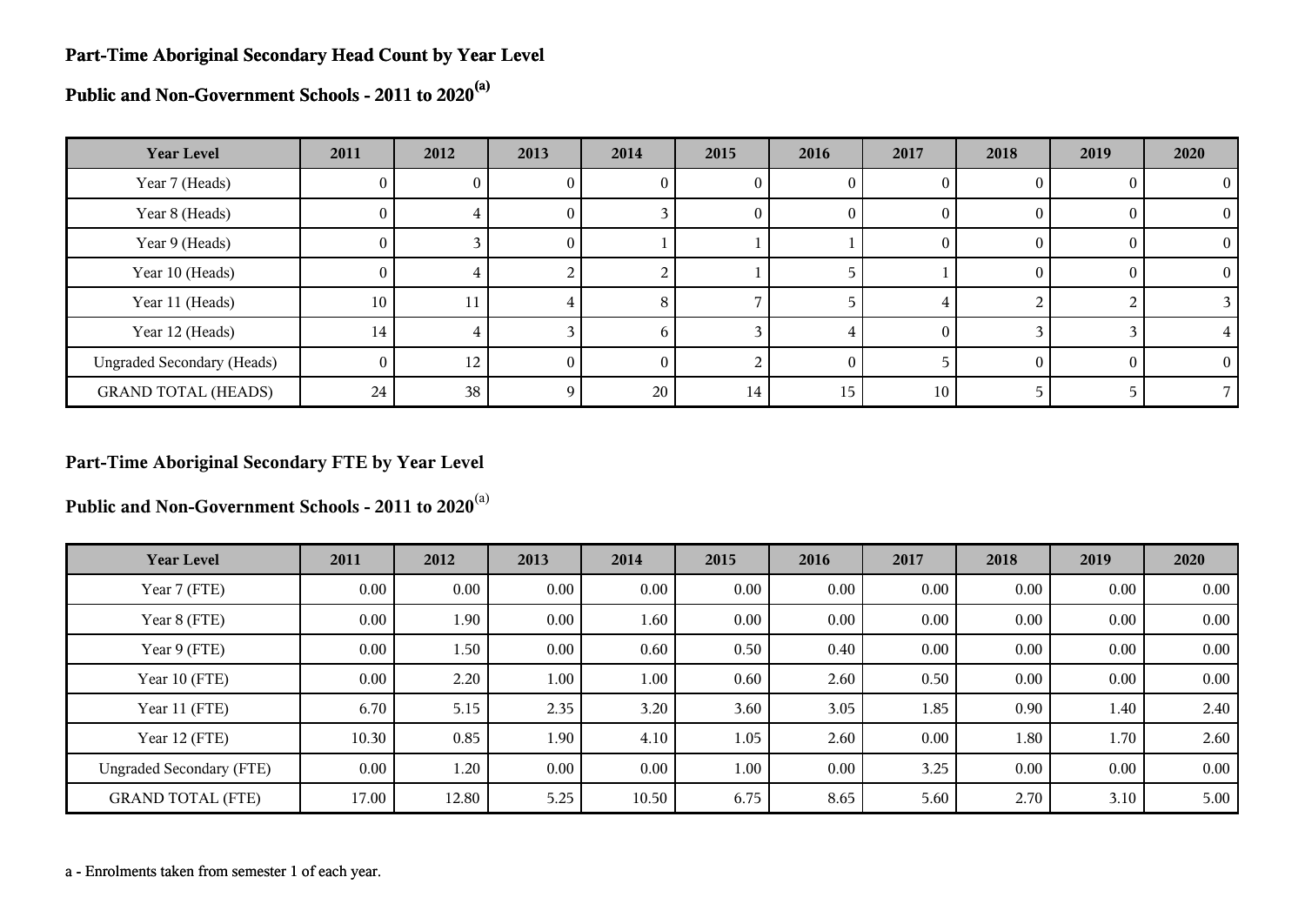#### **Part-Time Aboriginal Secondary Head Count by Year Level**

# **Public Schools - 2011 to 2020(a)**

| <b>Year Level</b>                 | 2011           | 2012 | 2013 | 2014 | 2015 | 2016 | 2017     | 2018 | 2019     | 2020 |
|-----------------------------------|----------------|------|------|------|------|------|----------|------|----------|------|
| Year 7 (Heads)                    | U              |      |      | U    |      |      | $\bf{0}$ |      | 0        |      |
| Year 8 (Heads)                    | $\theta$       | 4    | O.   |      |      |      | $\theta$ |      | $\bf{0}$ |      |
| Year 9 (Heads)                    | $\theta$       |      | O.   |      |      |      | $\theta$ |      | $\theta$ |      |
| Year 10 (Heads)                   | $\theta$       | 4    | 0.   |      | U    |      |          |      | $\theta$ |      |
| Year 11 (Heads)                   |                | ΙI   |      | 8    |      |      |          |      |          |      |
| Year 12 (Heads)                   |                | 4    |      | n    |      |      | $\Omega$ |      |          |      |
| <b>Ungraded Secondary (Heads)</b> | $\overline{0}$ | 12   | 0    | 0    |      |      |          |      | $\Omega$ |      |
| <b>GRAND TOTAL (HEADS)</b>        | 11             | 38   |      | 20   | 10   | 8    | 10       |      |          |      |

#### **Part-Time Aboriginal Secondary FTE by Year Level**

**Public Schools - 2011 to 2020**(a)

| <b>Year Level</b>               | 2011     | 2012     | 2013 | 2014     | 2015 | 2016 | 2017 | 2018     | 2019 | 2020 |
|---------------------------------|----------|----------|------|----------|------|------|------|----------|------|------|
| Year 7 (FTE)                    | $0.00\,$ | $0.00\,$ | 0.00 | 0.00     | 0.00 | 0.00 | 0.00 | 0.00     | 0.00 | 0.00 |
| Year 8 (FTE)                    | 0.00     | 1.90     | 0.00 | 1.60     | 0.00 | 0.00 | 0.00 | 0.00     | 0.00 | 0.00 |
| Year 9 (FTE)                    | $0.00\,$ | 1.50     | 0.00 | 0.60     | 0.50 | 0.40 | 0.00 | 0.00     | 0.00 | 0.00 |
| Year 10 (FTE)                   | $0.00\,$ | 2.20     | 0.00 | $1.00\,$ | 0.00 | 0.00 | 0.50 | 0.00     | 0.00 | 0.00 |
| Year 11 (FTE)                   | 2.50     | 5.15     | 2.35 | 3.20     | 3.60 | 3.05 | 1.85 | 0.90     | 1.40 | 2.40 |
| Year 12 (FTE)                   | 4.70     | 0.85     | 1.90 | 4.10     | 0.85 | 1.40 | 0.00 | 1.80     | 1.70 | 2.60 |
| <b>Ungraded Secondary (FTE)</b> | $0.00\,$ | 1.20     | 0.00 | 0.00     | 0.00 | 0.00 | 3.25 | $0.00\,$ | 0.00 | 0.00 |
| <b>GRAND TOTAL (FTE)</b>        | 7.20     | 12.80    | 4.25 | 10.50    | 4.95 | 4.85 | 5.60 | 2.70     | 3.10 | 5.00 |

a - Enrolments taken from semester 1 of each year.